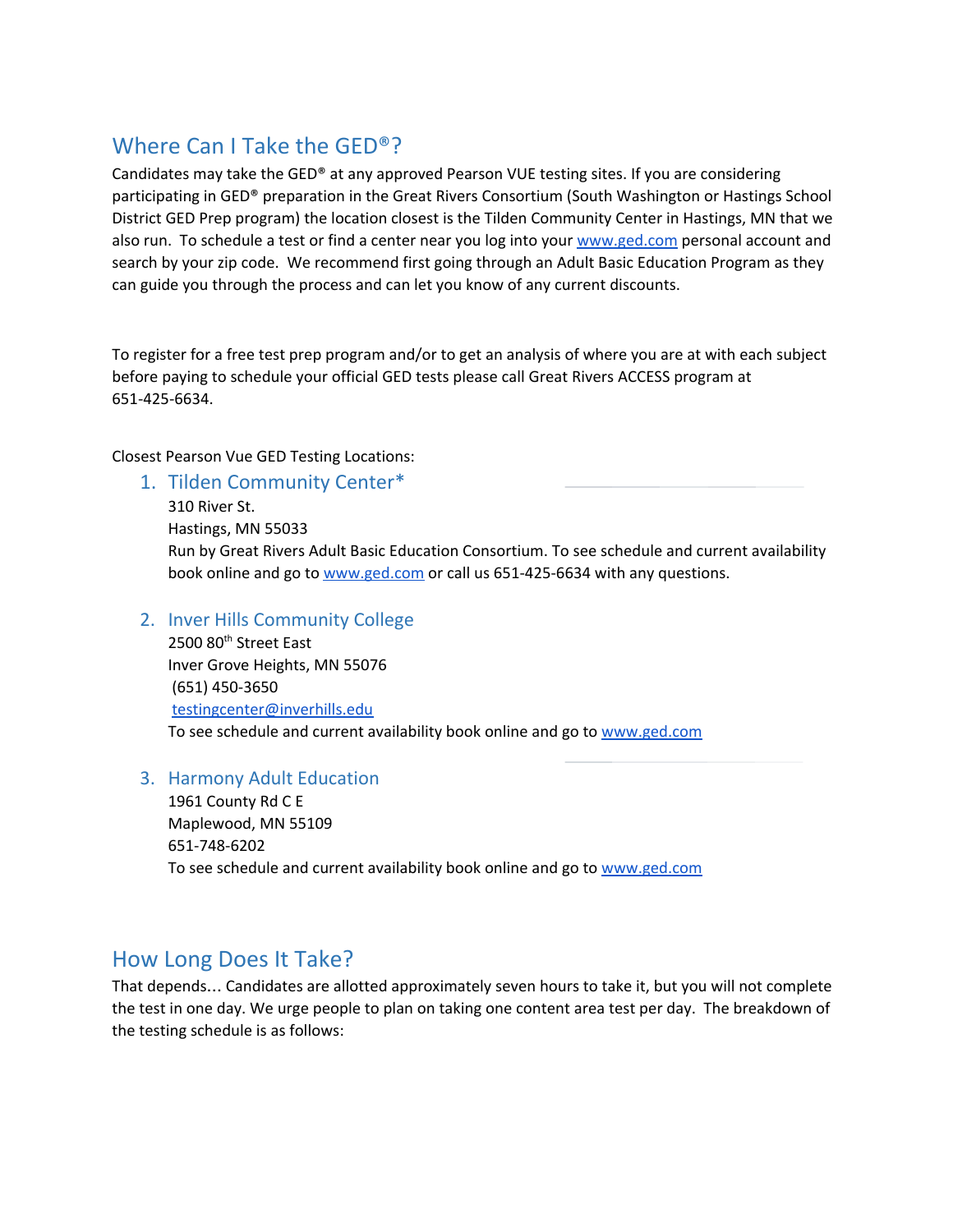## 1. Reasoning Through Language Arts

#### **Test Topics**

- Reading for Meaning
- Identifying and Creating Arguments
- Grammar and Language

#### Time (to take the test)

- 150 minutes
- 10 minute break between parts 2 and 3
- 45 minutes for the written essay

#### Format

- 3 sections
- 1 written essay (extended response)
- Multiple choice and other question types (drag and drop, select an area, and drop down)

#### 2. Mathematical Reasoning

#### Test Topics

- Basic Math
- Geometry
- Basic Algebra
- Graphs and Functions

#### Time (to take the test)

- 115 minutes
- Short break between parts to grab calculator for part 2

#### Format

- 2 parts, calculator allowed on second part
- Access to calculator reference sheet and math formula sheet
- Multiple choice and other question types (drag and drop, fill-in-the-blank, select an area, and drop down)



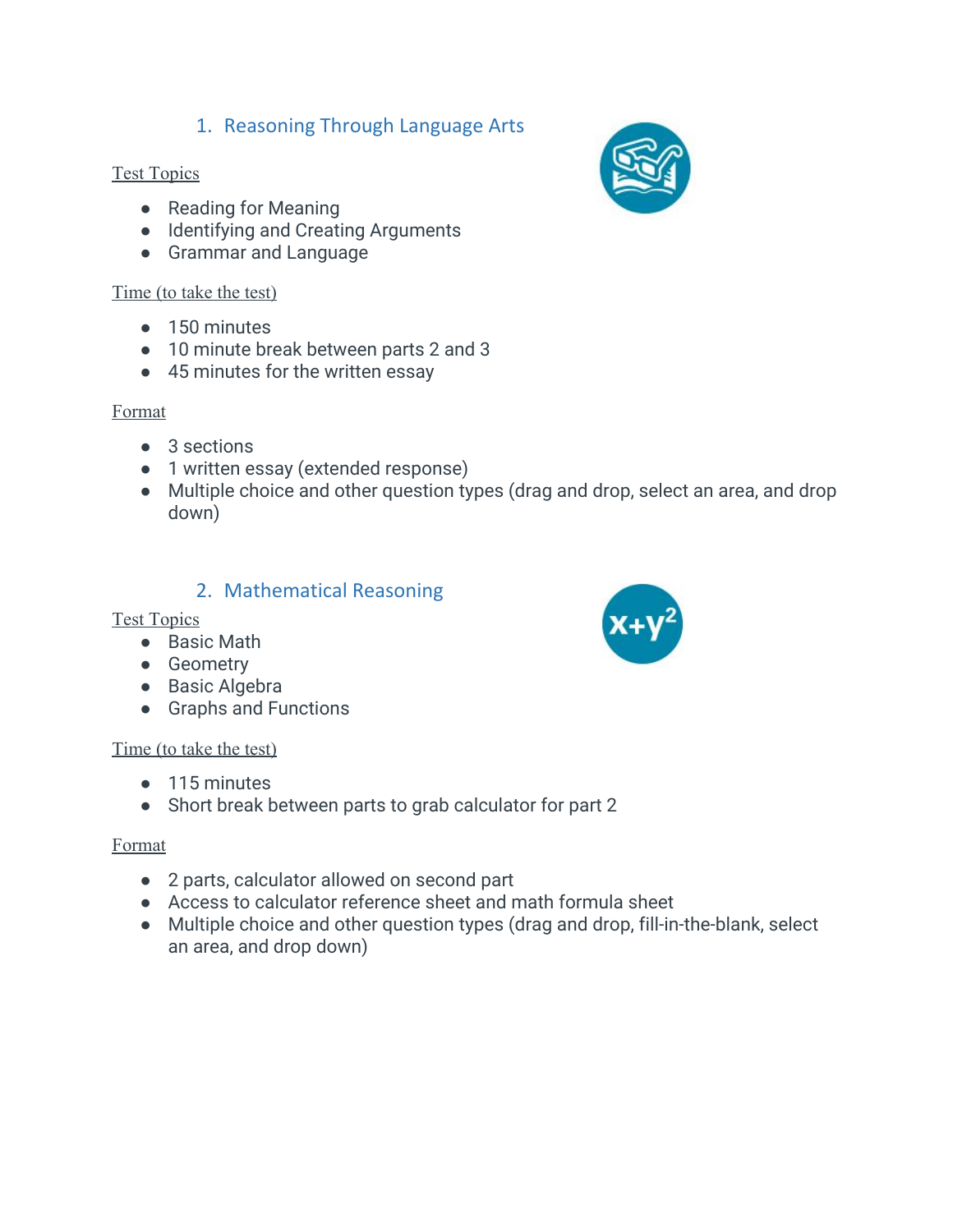## 3. Science

#### **Test Topics**

- Reading for Meaning in Science
- Designing and Interpreting Science Experiments
- Using Numbers and Graphics in Science

#### Time (to take the test)

- 90 minutes
- No breaks

#### Format

- Calculator Allowed
- Access to calculator reference sheet
- Multiple choice and other question types (fill in the blank, drag and drop, select an area, and drop down)

## 4. Social Studies

#### **Test Topics**

- Reading for Meaning in Social Studies
- Analyzing Historical Events and Arguments in Social Studies
- Using Numbers and Graphs in Social Studies

#### Time (to take the test)

- 70 minutes
- No breaks

#### Format

- Calculator allowed
- Access to calculator reference sheet
- Multiple choice and other question types (drag and drop, fill in the blank, select an area, and drop down)